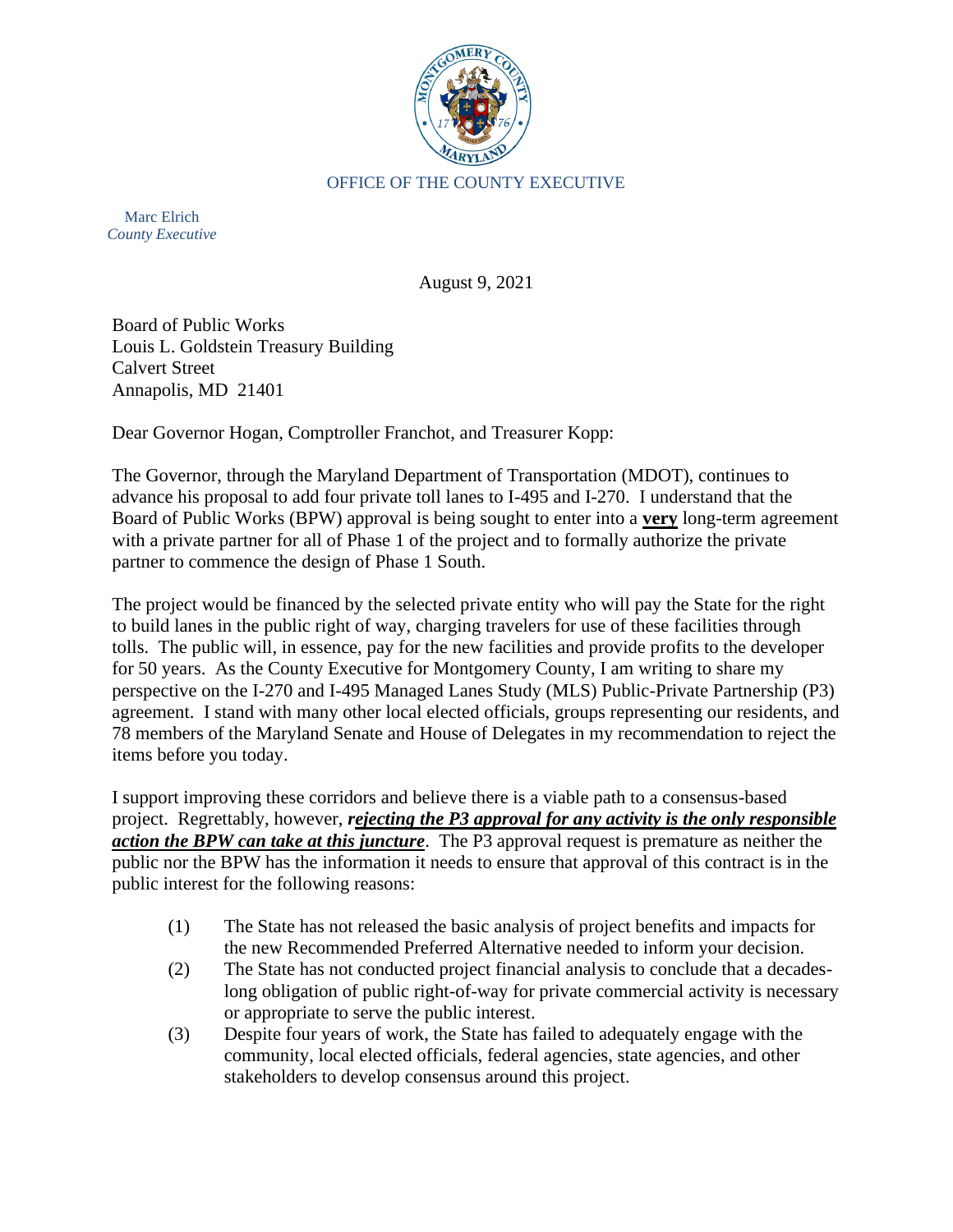Board of Public Works August 9, 2021 Page 2

> (4) This project should not advance without a comprehensive plan for I-270. The P3 agreement provides no traffic relief north of I-370, leaving Frederick County, Washington County, Carroll County, and northern Montgomery County commuters stranded in congestion, shown in MDOT's studies to be worse than it is now. This project does nothing to eliminate the northbound bottlenecks along I-270 and compounds them by adding a convergence of toll lanes, general purpose lanes and ramps from I-370 all in the same location.

The need for transportation investment in this corridor has been a high priority for Maryland residents and businesses for decades. There is little argument about the need for transportation solutions in this problem-plagued corridor, particularly to address the congestion around and condition of the American Legion Bridge and to provide better options for Frederick and northern Montgomery County residents. I even applauded the Governor's willingness to tackle this problem when he announced his intentions in 2017. There is openness to the idea that some type of toll financing might be appropriate (depending on the results of the analysis the Governor failed to do) and that tolls might be a useful demand management strategy.

However, despite the expenditure of over \$140 million and over four years of work, the basic questions about what investment is needed and how to pay for it have not been answered. Most of the State's time and money has been spent steamrolling a preordained solution over the public process and invalidating all other ideas based on self-imposed constraints and requirements. An opportunity for us to move forward together has been squandered.

Only in the last few months has constructive dialog occurred and meaningful analysis been conducted, giving us some hope that a consensus-driven solution can be determined. In the last nine months, the Maryland Department of Transportation (MDOT) made some decisions that improve the project, like starting at the American Legion Bridge and working northward toward I-270 as has been suggested consistently by me and other Montgomery County officials. Further, it appears that MDOT is beginning to take some community concerns about impacts more seriously based on its engagement in preservation of the Moses Morningstar Cemetery near Seven Locks Road.

I commend Secretary Slater for working to improve MDOT's approach to this project. Unfortunately, these positive steps come very late in this project that has been going on for years and the study has been flawed from the very beginning. The State determined its means to implement this project by relying exclusively on a Public Private Partnership (P3) business model before it figured out what improvements make sense. Second, the State has been fixated on building four toll lanes everywhere, all the time, no matter what.

At this time, engagement of a private partner, whose only motivation is to profit from the predetermined outcome, will effectively end further efforts to achieve consensus on a solution that Marylanders can support and be proud of, rather than one that has the potential to unjustly enrich the private partner through the payment of overly high tolls by Maryland travelers. The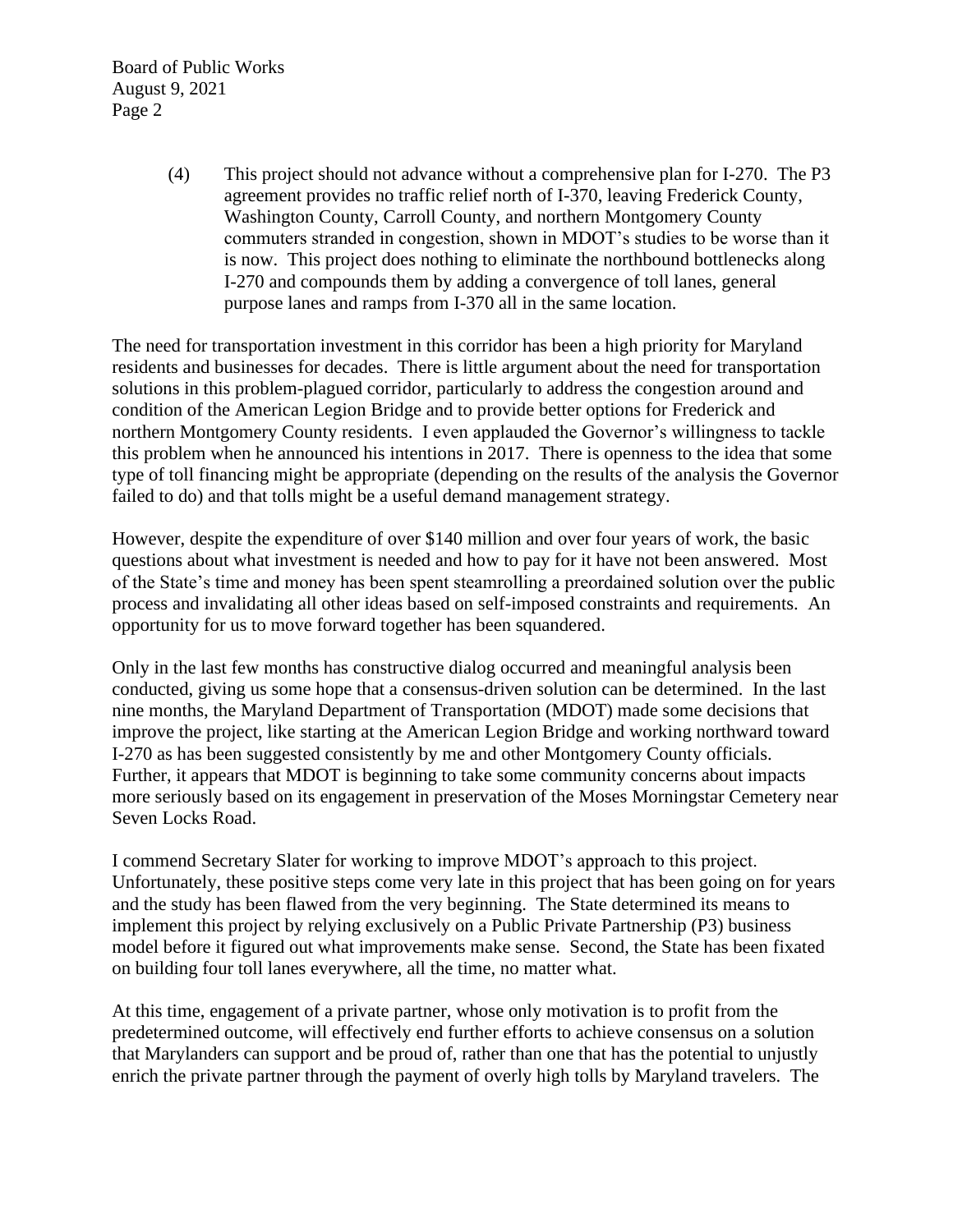Board of Public Works August 9, 2021 Page 3

risk to Maryland from proceeding based on ineffective and insufficient work is too great and you should not authorize the contract. Our residents and businesses deserve better from our State.

I do believe there is a way to move forward by aligning the studies with the project MDOT intends to build, by confirming the best financing method for the project openly and thoroughly, and by truly engaging with the affected communities, agencies, utilities and elected representatives to achieve consensus. These steps need not delay work to replace the American Legion Bridge or fulfil the commitments made to Virginia as part of the Bi-State Accord. For your consideration, more detail supporting my conclusion that the proposed lease and P3 agreements should not be approved at this time and more detail about how I think we should proceed are included as Attachment A to this letter.

Sincerely,

Marc Elrich Montgomery County Executive

Attachment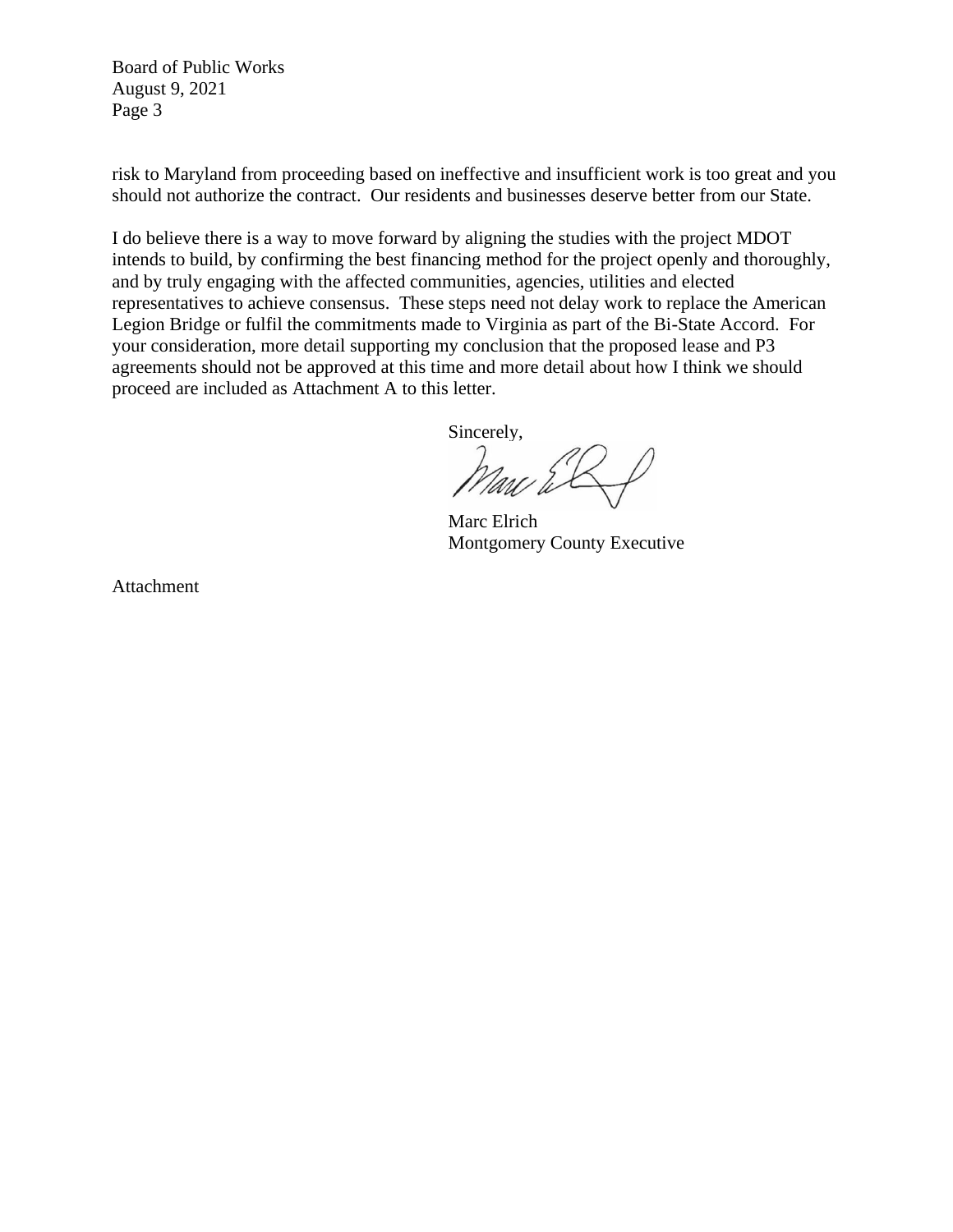### **Attachment A**

# **August 9, 2021, Letter to the Board of Public Works from Montgomery County Officials Concerns with the Phase 1 of I-270/I495 Toll Lanes and the Proposed Path Forward**

### **Project Design and Environmental Study Flaws**

Several agencies raised concerns with the study approach at the outset and the State refused to address these structural problems which have plagued the environmental and design process ever since. The project purpose and need and alternatives were too narrowly focused on privately financed toll lanes, forsaking all other options. The most critical and glaring omissions from this work were the meaningful assessment of incremental improvements and management strategies for the highways and the assessment of specific transit services supporting travel in the corridors. These decisions eliminated the ability for the public and the BPW to understand what options, other than four privately financed toll lanes could improve these corridors, by how much, and at what cost. This information is still unknown today.

Just as significantly, dividing I-270 into two parts (with the second part unfunded and not fully planned) fundamentally eliminates the BPW's ability to make rational decisions for the corridor and deprives the public and the BPW of the information it needs to approve the P3 actions now requested. This decision to break the corridor into two parts is artificial and is a fatal flaw for advancing work on any of I-270 for the following reasons:

- The Draft Environmental Impact Statement (DEIS) shows that the project before you is ineffective and exacerbates the northbound bottlenecks on I-270.
- The recommended preferred alternative for Phase 1 South is only based on the connection to the Beltway with toll lanes in all directions on I-495, which has been eliminated as an option. A reassessment of this alternative has not been provided.
- It is unknown if or how the solution for I-270 north of I-370 will work with Phase 1 South. This information is essential to making decisions about changes to the corridor and for understanding the value to the State from the proposed P3 agreement for the whole highway. This project should not proceed until all of I-270 has been studied.

In May 2021, MDOT announced revisions to their Recommended Preferred Alternative (RPA) that eliminated proposed work on I-495 east of Phase 1. This is a welcome change, but MDOT has identified that a Supplemental Draft Environmental Impact Statement (SDEIS) will be needed to confirm this decision and to identify the benefits and impacts of the revised recommendation. This work is not available for public or BPW review.

Notwithstanding the substantial, and in my opinion, fatal flaws of the DEIS, it is completely irresponsible to proceed without completion of this required SDEIS for Phase 1 South. I also believe it is irresponsible to begin work on changing I-270 before having studied all of I-270. At this point, a logical path forward would be to include all of I-270 in the SDEIS and reserve judgement on awarding the P3 contract until a complete plan is in place. With this path, the public and the BPW will have one consolidated analysis that corresponds to Phase 1 of the proposed P3 agreement.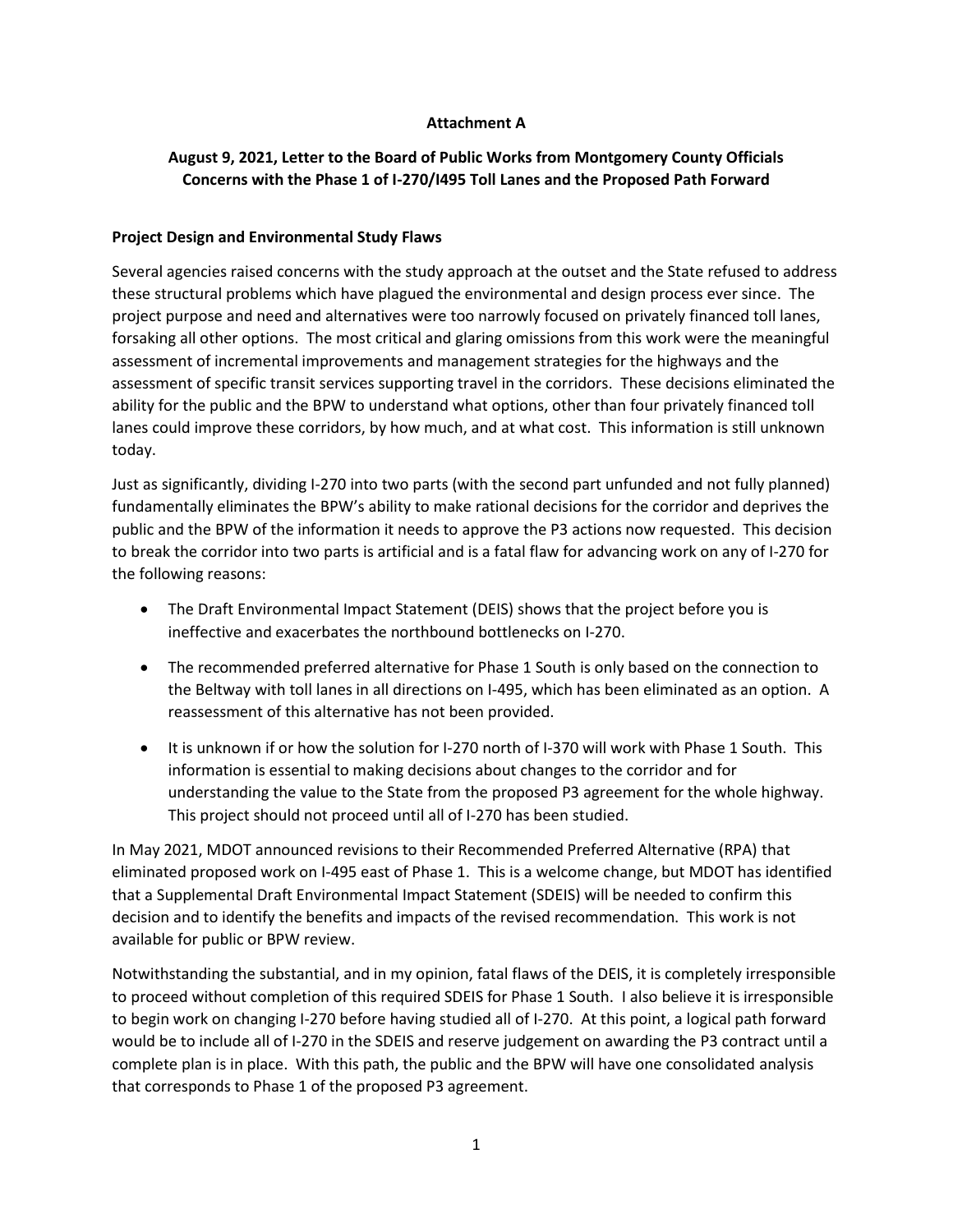Montgomery County has consistently encouraged the acceleration of the study of I-270 north of I-370 so that a comprehensive plan could be considered, and commute relief provided for those in northern Montgomery, Frederick County, and beyond. To date, the State has not advanced this work, so these critical information gaps persist. Not only does the current approach hamper the ability to make wellfounded decisions for the I-270 corridor, but it also points to the possibility of many phases of construction in Phase 1. This means that a Frederick County commuter to anywhere in the core of the region (College Park, Silver Spring, Bethesda, Washington D.C., Northern Virginia) might be facing over 10-years of disruptive construction and travel headaches on I-270, vastly eroding any benefits of the additional capacity provided by the project. For example, just as the trip through North Bethesda and Rockville could improve with Phase 1 South complete, the trip through Gaithersburg, Germantown, Clarksburg and Urbana gets even worse with the rest of Phase 1 in construction.

Although the State is suggesting that a contract should be awarded sooner, the BPW should have the full record of the public environmental process available to it, before bringing commercial interests into the project. In my opinion, the State should complete the entire environmental review before awarding any concession or presumption of a concession to a private partner. Contracting with a commercial entity that will benefit more from building a bigger project introduces inappropriate influence on the outcomes, further jeopardizing the assessment of the public interest by the BPW.

### **Lack of Evidence for a P3 Financing Plan**

Along with many colleagues, I have significant concerns with the reliance solely on P3 options to advance this project. Entering into a P3 at this early stage embeds perverse incentives that are contrary to the public interest. First, for the project to pay for itself, traffic congestion must remain in the no-toll lanes on these highways. Without that continuing congestion, not enough people will pay to use the toll lanes and the toll rates will be too low to provide the required return to the toll lane operator. This motivation encourages operating the toll lanes far below their capacity while disadvantaging the no-toll lanes. In other words, the financing only works if drivers are willing to pay to ride in the toll lanes, and they will only be willing to do so if the no-toll lanes continue to have "soul-crushing" traffic. The DEIS confirms these concerns by showing the toll-free lanes worsen in most segments. This creates a massive equity problem for those who are stuck in this project's worse congestion and are unable to afford or otherwise access the toll lanes.

Further, MDOT is inappropriately incentivized to develop this project, whether it makes sense or not. MDOT has already committed over \$140 million to this program, which is nearly equal to the entire Development Rights Payment proposed by Transurban for Phase 1. Entering into a Predevelopment Agreement with a Developer will result in even more costs accrued to the project's balance sheet, as much as \$54 million more just for Phase 1 South. MDOT is likely to bear these costs unless the project is built. This means that it could cost MDOT nearly \$200 million to stop this work, which is a powerful incentive to continue the project even if the project does not make sense for Montgomery County and the rest of the Capital Region. This flawed incentive should not be the motivation to support the project in its current form.

A wide range of financial strategies are available to the State (e.g., federal infrastructure and bridge programs, changes to current trust fund sources, vehicle-miles-traveled charges, regional districts, etc.). However, if toll financing is the best option for advancing improvements on these corridors, the State should provide an unbiased comparison of public toll financing in comparison to private toll financing. It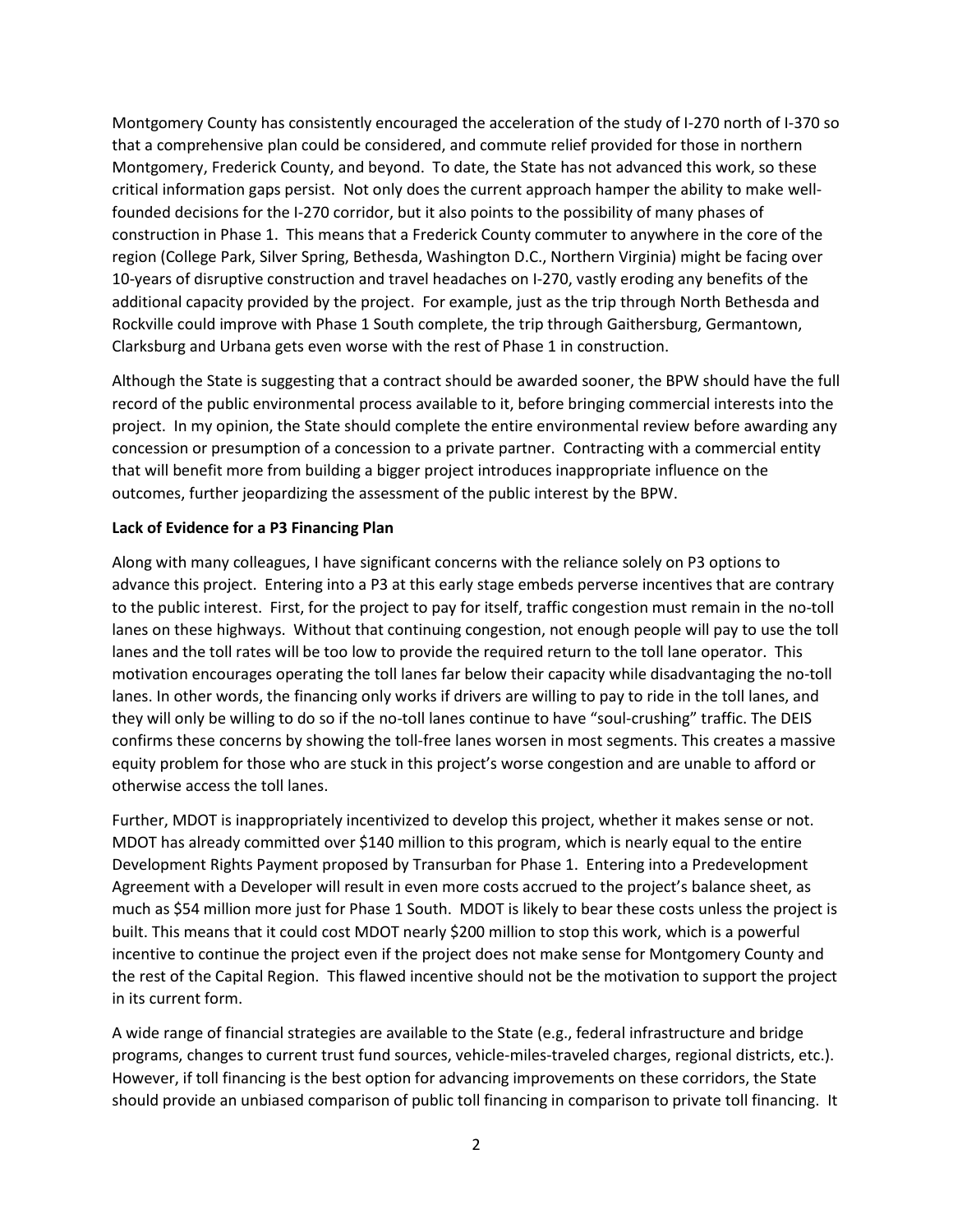is possible that the private sector could participate meaningfully in improvements to these corridors, but the State's approach has eliminated consideration of public options for tolling and strategies that might be physically feasible to address the travel demands on this corridor but do not fit neatly into a private financing model. In other words, if the state locks into a private contract, they are locking into one design without being able to make cost-effective, environmentally friendly or travel-efficient changes.

The State should consider strategies that might require some investment of public funds, toll-generated or from other sources, to improve the corridor's performance but avoid a massive, multiyear construction project that will surely have negative impacts on adjacent communities and highway users. The BPW should remember that a P3 is a financing strategy but does not provide any funding for these projects. The funds are 100% derived from Maryland residents and travelers within the National Capital Region and used to enrich international conglomerates. The private partner is merely fronting money that our residents will need to repay, along with profits above and beyond the cost of borrowing the money. Additionally, because the project lacks a complete financial analysis, it is not certain that the toll-financing plan will not require investment from the state.

Commitment to a 50-year P3 that is financed solely by toll revenues raises the possibility of either staggering toll prices and/or the state having to bail out the P3 because the financial model was not sustainable. If the state finances a project, the cost of borrowing should be lower because no commercial returns are required. Engaging the private sector in transportation projects can help with efficiency but this State-recommended model may be unrealistically broad and too long lived.

### **Lack of Consensus Building**

Over the last four years, MDOT has developed the DEIS and provided opportunities for public comment as it marched forward with its unrelenting advancement for four toll lanes. MDOT has remained solely set on this outcome as evidenced by refusing to reframe the Purpose and Need, dismissing without detailed analysis all alternatives that did not include priced managed lanes, failing to include transit in the project alternatives in a meaningful way, and failing to address public comment about the project.

For transit, MDOT developed a separate planning process, without commitment to follow up on any of the ideas and without including any of the work in the DEIS. Furthermore, the BPW required the State to develop a Memorandum of Agreement with the County for transit support. Many months ago, the County provided an agreement framework to the State but has not received a constructive response and conversations have not advanced. Further, the DEIS does not address impacts to the roadways that connect to the toll lanes and does not provide sufficient commitment to connecting pedestrian and bicycle facilities on new or reconstructed facilities. It appears that the DEIS was a waste of time and resources since the outcome was known from the start – and it retains the need to make a false "all or nothing" choice about toll lanes that ignores many other important impacts and considerations.

The project's public participation approach falls woefully short of engagement and consensus-building. Suggestions were made by stakeholders, which MDOT either dismissed out of hand or dutifully concluded that they do not comport with its self-determined and flawed study plan. Pronouncements through press releases were made in place of meaningful discussion of tradeoffs and choices with agencies and the public. Additionally, MDOT has been silent about the overwhelmingly negative comments received from agencies at all levels of government, elected officials, advocacy groups, and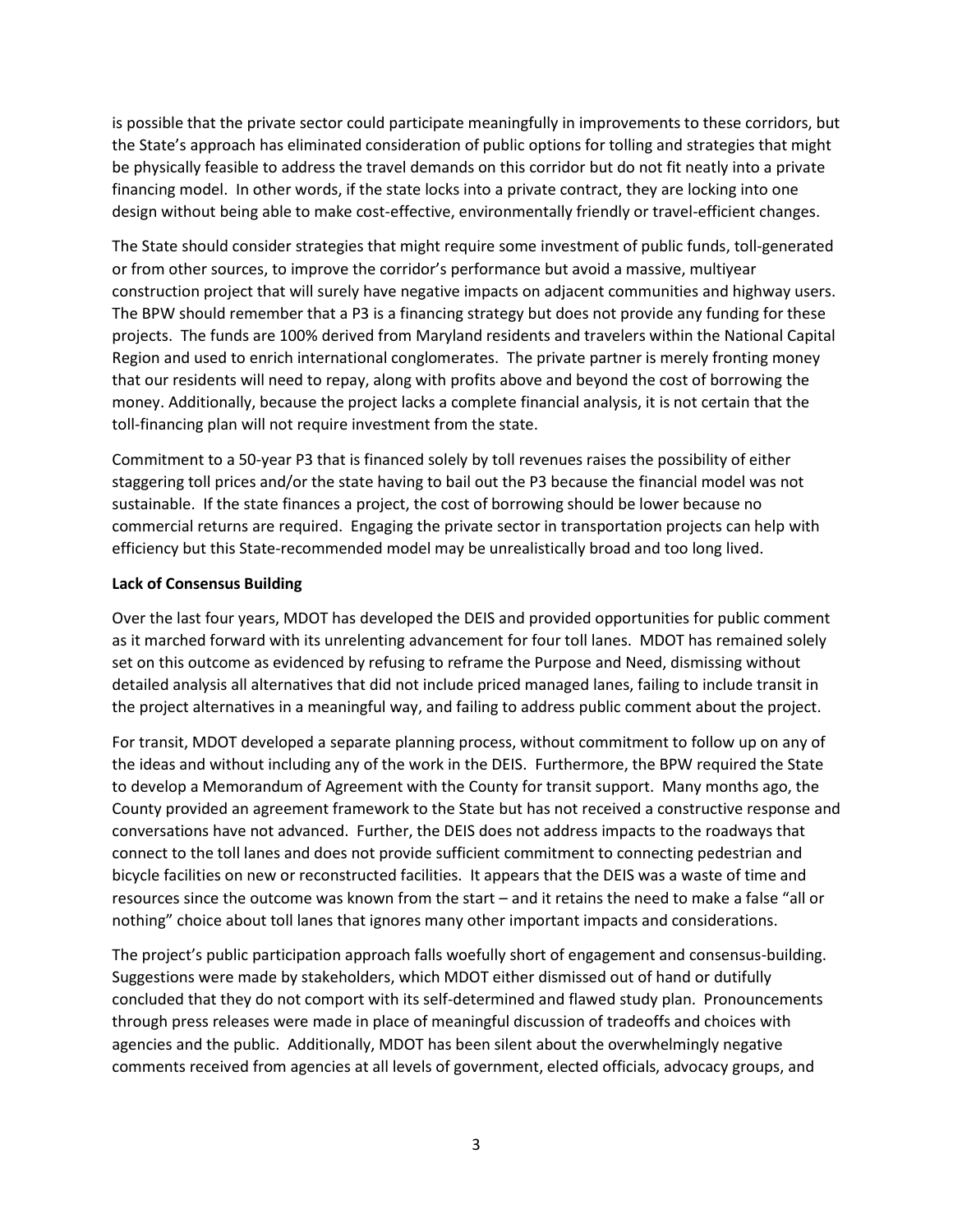the public. As mentioned, only in the last couple of months has there been effort around consensusbuilding. If a P3 contract is approved, there is little incentive to build consensus going forward.

## **A Possible Path Forward**

**Based on my concerns about the overall project strategy, both for NEPA and the P3 procurement**, **I urge the BPW to reject the proposed predevelopment contract for Phase 1 South with Accelerate Maryland Partners (AMP) led by Transurban and Macquarie Capital. Rejecting this proposed P3 agreement does not mean rejecting efforts to address the needs on these corridors.** Montgomery County is eager to work with the State to achieve consensus around the needed investments in transportation infrastructure and services. I offer the following as a possible path forward.

- Limit the P3 agreement and NEPA actions to replacement of the American Legion Bridge, contingent on VDOT implementing the *495 NEXT* project.
	- $\circ$  This would result in a short expansion of the private toll lanes being advanced in Virginia and would address the completion of the most critical piece of the proposed project.
	- $\circ$  Insist that the P3 agreement and Bi-State Accord with Virginia do not directly or indirectly limit MDOT's ability to improve the performance of the toll-free lanes or to participate in other transportation investments in the area.
	- $\circ$  Ensure that the P3 does not prevent the state from entering into agreements that are aimed at reducing the number of single occupant vehicles (SOVs) on the road and increasing the use of transit.
	- $\circ$  Pursue a Federal Funding contribution to this nationally significant project to reduce the burden on toll-payers.
- Complete the NEPA process for all of Phase 1.
	- $\circ$  The study limits should be the American Legion Bridge to I-70 in Frederick County.
	- $\circ$  The new NEPA study should correct the fundamental flaws and omissions of the current DEIS.
		- Financial viability should not be limited solely to private financing.
		- **Emissions reduction, environmental restoration, and community enhancement** should be incorporated into the Purpose and Need of the project.
		- The DEIS should explore site-specific strategies to avoid encroachment on residential areas and minimize impacts to sensitive resources.
		- Re-emphasize the need for "shockingly" innovative solutions that were promised but are lacking in the current designs.
		- Require installation of master-planned pedestrian and bicycle infrastructure on facilities impacted by this project, extending to logical endpoints.
		- Require study of local road impacts and a commitment to address safety and congestion impacts from additional traffic generated by the project.
		- Incorporate construction-period planning more thoroughly in the analysis.
		- The Recommended Preferred Alternative should include specific recommendations for segments of the highway defined by changes in context, configuration, or traffic (e.g., I-70 to MD 80, MD 80 to MD 121, MD 121 to Watkins Mill Road, Watkins Mill Road to Shady Grove Road, Shady Grove Road to Montrose Road, Montrose Road to MD 190, MD 190 to the American Legion Bridge).